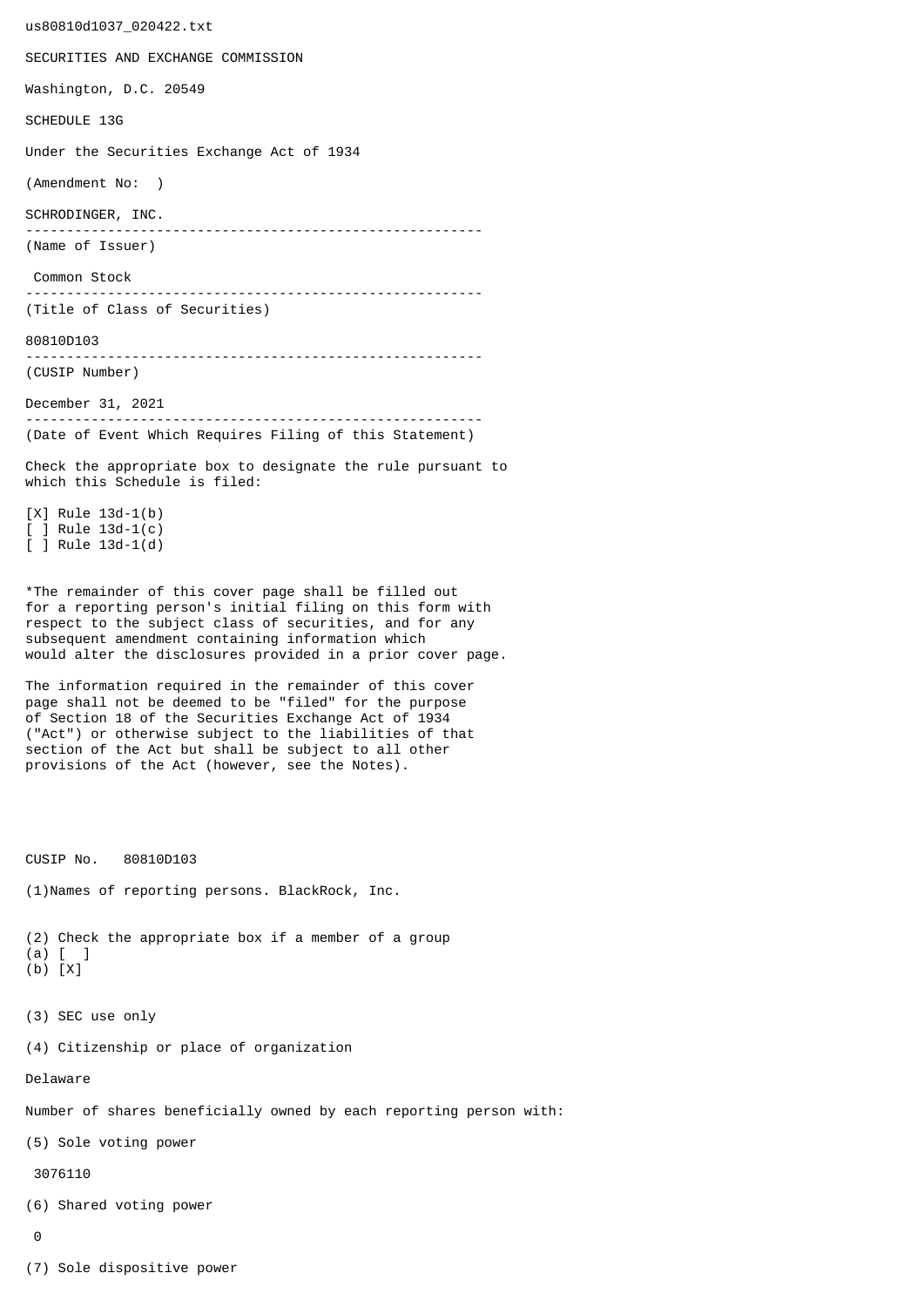```
 3123673
(8) Shared dispositive power
 \boldsymbol{\Theta}(9) Aggregate amount beneficially owned by each reporting person
  3123673
(10) Check if the aggregate amount in Row (9) excludes certain shares
(11) Percent of class represented by amount in Row 9
 5.1%
(12) Type of reporting person
HC
Item 1.
Item 1(a) Name of issuer:
                 -----------------------------------------------------------------------
SCHRODINGER, INC.
Item 1(b) Address of issuer's principal executive offices:
-----------------------------------------------------------------------
1540 BROADWAY, 24TH FLOOR
NEW YORK NY 10036
Item 2.
2(a) Name of person filing:
               ----------------------------------------------------------------------
BlackRock, Inc.
2(b) Address or principal business office or, if none, residence:
 -----------------------------------------------------------------------
BlackRock, Inc.
55 East 52nd Street
New York, NY 10055
2(c) Citizenship:
                             --------------------------------------------------------------------
 See Item 4 of Cover Page
2(d) Title of class of securities:
                                       -------------------------------------------------------------------
 Common Stock
2(e) CUSIP No.:
See Cover Page
Item 3.
If this statement is filed pursuant to Rules 13d-1(b), or 13d-2(b) or (c),
check whether the person filing is a:
[ ] Broker or dealer registered under Section 15 of the Act;
```

```
[ ] Bank as defined in Section 3(a)(6) of the Act;
 ] Insurance company as defined in Section 3(a)(19) of the Act;
[ ] Investment company registered under Section 8 of the
```
Investment Company Act of 1940;

[ ] An investment adviser in accordance with Rule  $13d-1(b)(1)(ii)(E)$ ;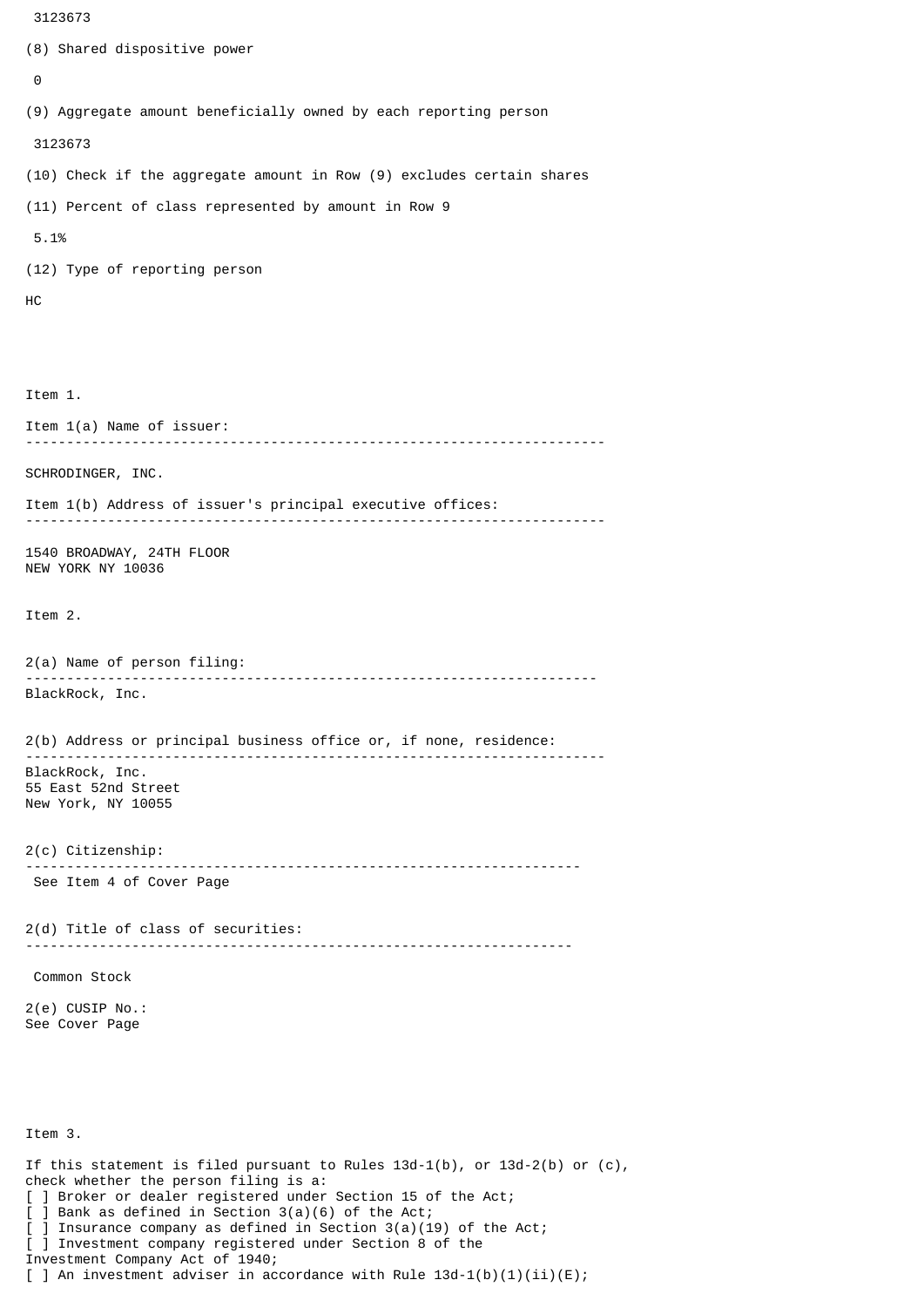[ ] An employee benefit plan or endowment fund in accordance with Rule  $13d-1(b)(1)(ii)(F);$ [X] A parent holding company or control person in accordance with Rule  $13d-1(b)(1)(ii)(G);$ [ ] A savings associations as defined in Section 3(b) of the Federal Deposit Insurance Act (12 U.S.C. 1813); [ ] A church plan that is excluded from the definition of an investment company under section  $3(c)(14)$  of the Investment Company Act of 1940; [ ] A non-U.S. institution in accordance with Rule  $240.13d-1(b)(1)(ii)(J);$  $\lceil$  ] Group, in accordance with Rule 240.13d-1(b)(1)(ii)(K). If filing as a non-U.S. institution in accordance with Rule  $240.13d-1(b)(1)(ii)(J)$ , please specify the type of institution: Item 4. Ownership Provide the following information regarding the aggregate number and percentage of the class of securities of the issuer identified in Item 1. Amount beneficially owned: 3123673 Percent of class 5.1% Number of shares as to which such person has: Sole power to vote or to direct the vote 3076110 Shared power to vote or to direct the vote  $\Theta$ Sole power to dispose or to direct the disposition of 3123673 Shared power to dispose or to direct the disposition of 0

Item 5.

Ownership of 5 Percent or Less of a Class. If this statement is being filed to report the fact that as of the date hereof the reporting person has ceased to be the beneficial owner of more than 5 percent of the class of securities, check the following [ ].

Item 6. Ownership of More than 5 Percent on Behalf of Another Person

 If any other person is known to have the right to receive or the power to direct the receipt of dividends from, or the proceeds from the sale of, such securities, a statement to that effect should be included in response to this item and, if such interest relates to more than 5 percent of the class, such person should be identified. A listing of the shareholders of an investment company registered under the Investment Company Act of 1940 or the beneficiaries of employee benefit plan, pension fund or endowment fund is not required.

 Various persons have the right to receive or the power to direct the receipt of dividends from, or the proceeds from the sale of the common stock of SCHRODINGER, INC.. No one person's interest in the common stock of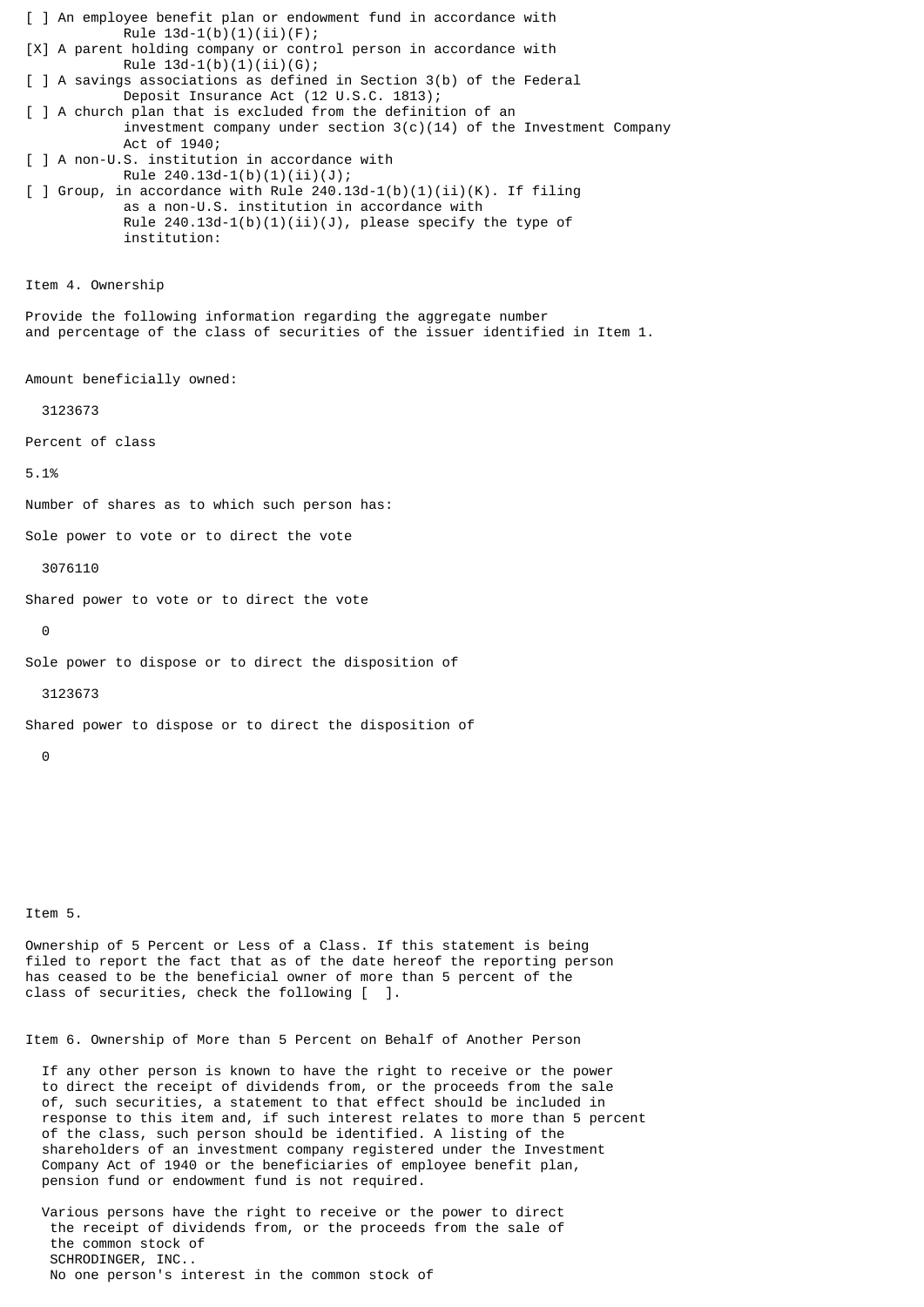SCHRODINGER, INC. is more than five percent of the total outstanding common shares.

Item 7. Identification and Classification of the Subsidiary Which Acquired the Security Being Reported on by the Parent Holding Company or Control Person.

See Exhibit A

Item 8. Identification and Classification of Members of the Group

If a group has filed this schedule pursuant to Rule  $13d-1(b)(ii)(J)$ , so indicate under Item 3(j) and attach an exhibit stating the identity and Item 3 classification of each member of the group. If a group has filed this schedule pursuant to Rule  $13d-1(c)$  or Rule  $13d-1(d)$ , attach an exhibit stating the identity of each member of the group.

## Item 9. Notice of Dissolution of Group

Notice of dissolution of a group may be furnished as an exhibit stating the date of the dissolution and that all further filings with respect to transactions in the security reported on will be filed, if required, by members of the group, in their individual capacity.

See Item 5.

Item 10. Certifications By signing below I certify that, to the best of my knowledge and belief, the securities referred to above were acquired and are held in the ordinary course of business and were not acquired and are not held for the purpose of or with the effect of changing or influencing the control of the issuer of the securities and were not acquired and are not held in connection with or as a participant

in any transaction having that purpose or effect.

Signature.

After reasonable inquiry and to the best of my knowledge and belief, I certify that the information set forth in this statement is true, complete and correct.

Dated: February 4, 2022 BlackRock, Inc.

Signature: Spencer Fleming

-------------------------------------------

Name/Title Attorney-In-Fact

The original statement shall be signed by each person on whose behalf the statement is filed or his authorized representative. If the statement is signed on behalf of a person by his authorized representative other than an executive officer or general partner of the filing person, evidence of the representative's authority to sign on behalf of such person shall be filed with the statement, provided, however, that a power of attorney for this purpose which is already on file with the Commission may be incorporated by reference. The name and any title of each person who signs the statement shall be typed or printed beneath his signature.

Attention: Intentional misstatements or omissions of fact constitute Federal criminal violations (see 18 U.S.C. 1001).

Exhibit A